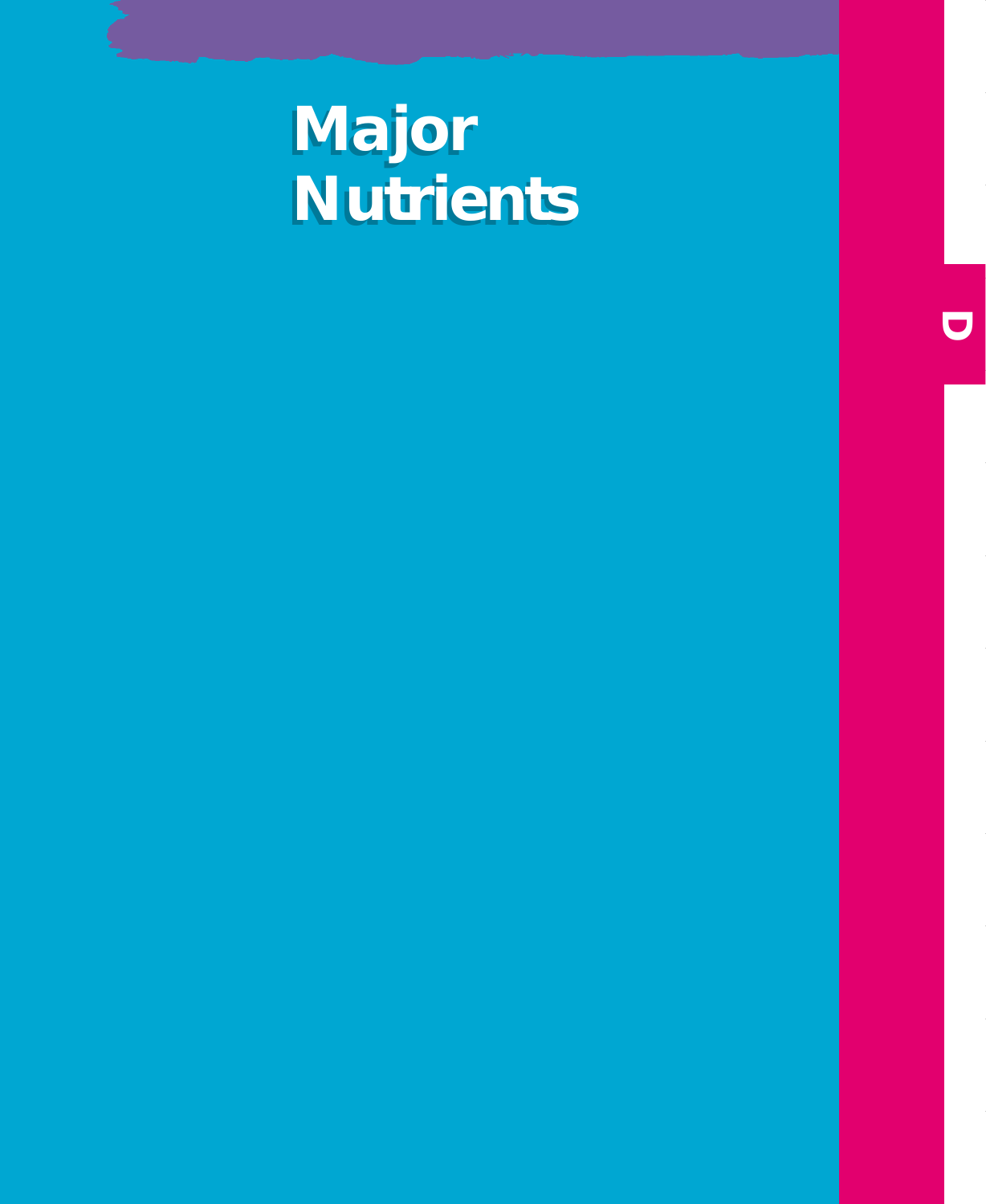# **APPENDIX D Major Nutrients**

Here are some facts about major nutrients, including what they contribute to good health and in what foods they are found. The nutrients are organized in seven groups:

| 1. Carbohydrates | 5. Macrominerals |
|------------------|------------------|
| 2. Proteins      | 6. Microminerals |
| 3. Fats          | 7. Water         |

## 4.Vitamins

While you are not required to use this information to plan healthy meals, it may be useful as a resource to share with teachers and parents. Similarly, although some of the food sources listed may be less suitable for center meals than others, they might be appropriate for nutrition education activities.

## **1. Carbohydrates**

- Supply energy (4 calories per gram).
- Spare proteins to be used for growth and maintenance of body tissues rather than energy.
- Provide fiber if whole grain.

*Food sources include: complex carbohydrate foods* include breads, cereals, pasta, rice, and starchy vegetables such as potatoes, green beans, corn, and lima beans. *Simple carbohydrate foods* include sugar, honey, syrup, candy, soft drinks, icings, and fruit.

## **2. Proteins**

- Build and repair body tissues.
- Help antibodies fight infection.
- Supply energy (4 calories per gram) if more is consumed than needed to build and repair body tissues.

*Food sources include:* meat, poultry, fish, eggs, milk, yogurt, cheese, dried beans and peas, and nuts and nut butters.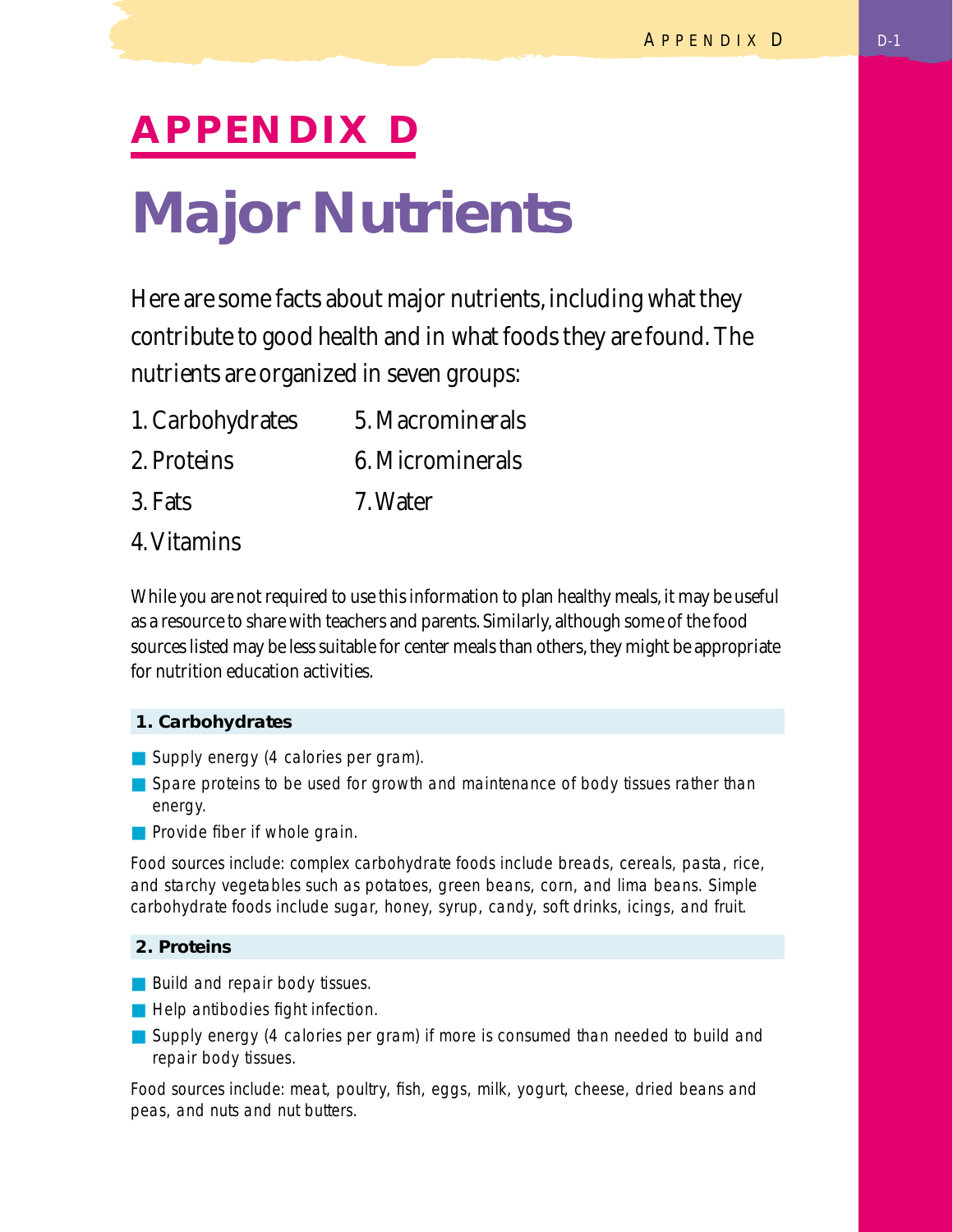### **3. Fats**

- Supply the most concentrated source of energy (9 calories per gram).
- Carry fat-soluble vitamins A, D, E, and K.
- Provide feeling of fullness and satisfaction since fats take longer to digest.

*Food sources include:* oils, shortening, butter, margarine, mayonnaise, salad dressings, table cream, and sour cream.

## **4. Vitamins**

## **Vitamin C (Ascorbic Acid)**

- Helps form cementing substances such as collagen that hold body cells together, thus strengthening blood vessels and hastening healing of wounds and bones.
- Increases resistance to infections.
- Helps body absorb iron in the diet.

*Food sources include:* cantaloupe, grapefruit, grapefruit juice, honeydew melon, kiwi fruit, mandarin orange sections, mango, orange juice, papaya, strawberries, tangerines, asparagus, broccoli, brussels sprouts, cabbage, cauliflower, kale, sweet green and red peppers, sweet potatoes.

## **Thiamin (B1)**

- Helps body cells obtain energy from food.
- Helps keep nerves healthy.
- Promotes good appetite and digestion.

*Food sources include:* meat, poultry, fish, dried beans and peas, nuts, enriched and whole-grain breads and cereals.

## **Riboflavin (B2)**

- Helps cells use oxygen to release energy from food.
- Helps keep eyes healthy and vision clear.
- Helps keep skin around mouth and nose healthy.

*Food sources include:* milk, liver, meat, poultry, fish, eggs, and green leafy vegetables.

## **Niacin (B3)**

- Helps cells use oxygen to release energy from food.
- Maintains health of skin, tongue, digestive tract, and nervous system.

*Food sources include:* liver, meat, poultry, and fish, peanuts and peanut butter, dried beans and dried peas, and enriched and whole-grain breads and cereals.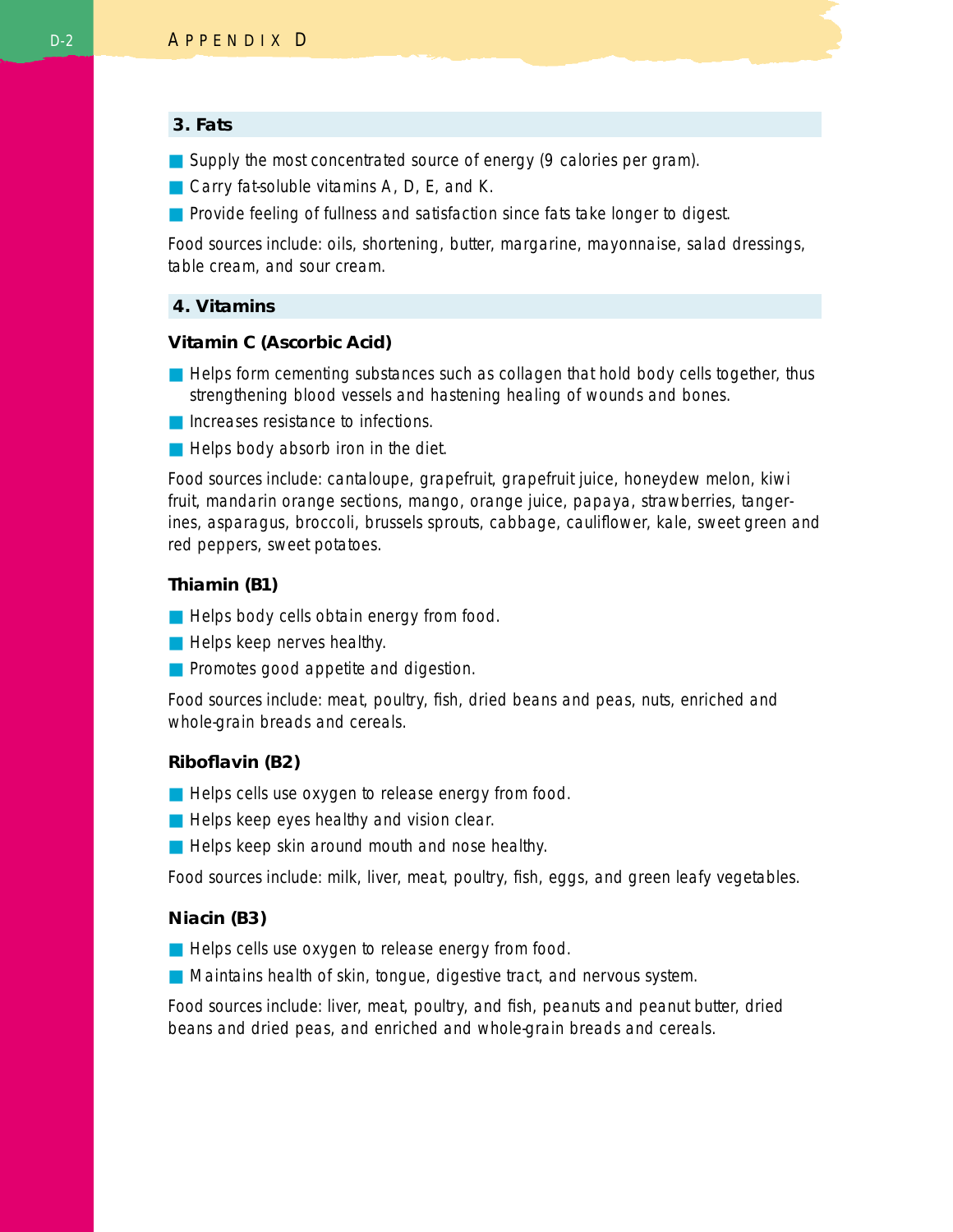## **Vitamin A**

- Helps keep eyes healthy and able to adjust to dim light.
- Helps keep skin healthy.
- Helps keep lining of mouth, nose, throat and digestive tract healthy and resistant to infection.
- Promotes growth.

*Food sources include:* liver, dark green and deep yellow vegetables (such as broccoli, collards and other green leafy vegetables, carrots, pumpkin, sweet potatoes, winter squash), butter and fortified margarine, whole milk, vitamin A-fortified nonfat milk, and vitamin A-fortified lowfat milk.

## **Vitamin D**

- Helps body absorb calcium.
- Helps body build strong bones and teeth.

*Food sources include:* vitamin D-fortified milk.

*In addition:* Exposure to sunlight is another source of Vitamin D. (Vitamin D is produced in the skin with stimulus of sun.)

#### **Vitamin E**

■ Active in maintaining the involuntary nervous system, vascular system, and involuntary muscles.

*Food sources include:* vegetable oils, margarine made from vegetable oils.

## **Vitamin K**

■ Necessary for proper blood clotting.

*Food sources include:* green leafy vegetables, milk, meat, eggs.

## **Folate (Folic Acid or Folacin)**

- Helps body produce normal red blood cells.
- Helps in the biochemical reactions of cells in the production of energy.
- Reduces the risk of neural tube birth defects in newborns.

*Food sources include:* most enriched breads, flour, corn meal, pasta, rice and other grain products; vegetables; mustard and turnip greens; liver; citrus fruit juices; and legumes.

## **Biotin**

■ Essential in the breakdown of carbohydrates, lipids, and proteins in the body.

*Food sources include:* liver, kidneys, egg yolk, vegetables and fruits (especially bananas, grapefruits, watermelon, and strawberries).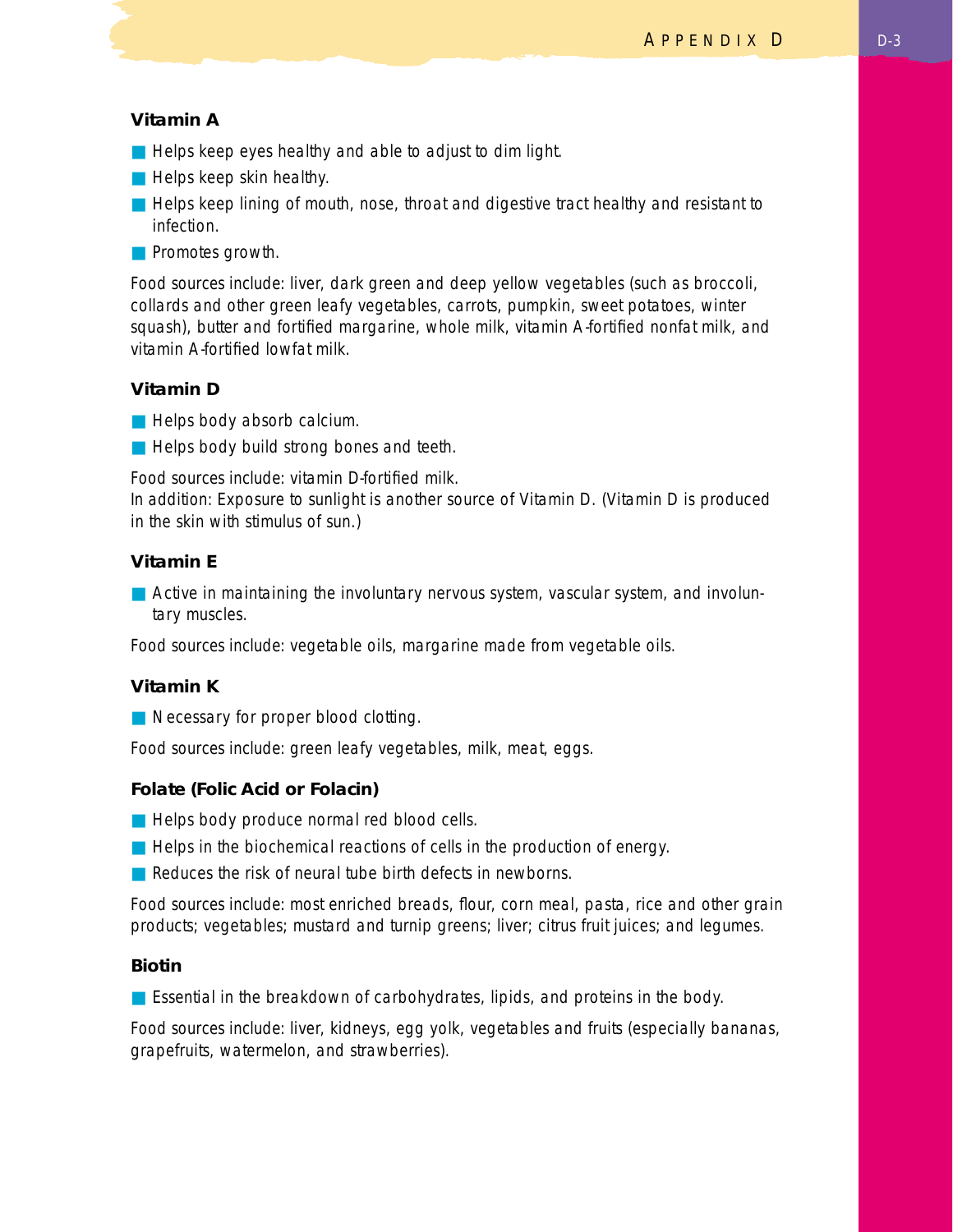## **Pantothenic Acid**

- Aids in the metabolism of fat.
- Aids in the formation of cholesterol and hormones.

*Food sources include:* liverwurst, meats, poultry, egg yolk, wheat germ, rice germ, tomato paste, sweet potatoes, oatmeal, and milk.

## **Pyridoxine (B6)**

- Needed to help nervous tissues function normally.
- Helps to maintain the health of the skin and red blood cells.
- Assists in the metabolism of proteins, carbohydrates, and fats.

*Food sources include:* liver, lean meats, cereals, vegetables, and milk.

## **Cyanocobalamin (B12)**

- Necessary in the development of normal growth.
- Helps in the metabolism of folate.
- Helps protect against pernicious anemia. (Pernicious anemia primarily results from the body's inability to absorb vitamin B12. However, it can result from a deficiency of vitamin B12 in the diet.)

*Food sources include:* liver, fish and seafood, meats, eggs, chicken, and milk.

## **5. Macrominerals**

## **Calcium**

- Needed for bone rigidity.
- Helps in blood clotting.
- Aids in muscle contraction, normal nerve functions.

*Food sources include:* milk (nonfat, lowfat, and whole), yogurt, cheese, green leafy vegetables such as kale, collards, mustard greens, and turnip greens.

## **Phosphorous**

- Helps build strong bones and teeth.
- Aids in all phases of calcium metabolism.

*Food sources include:* meat, poultry, liver, fish, eggs, milk, other dairy products, grain products, lima beans, legumes, nuts and seeds.

## **Magnesium**

- Helps regulate body temperature, muscle contractions, and the nervous system.
- Helps cells utilize carbohydrates, fats, and proteins.

*Food sources include:* green leafy vegetables, nuts (including brazil nuts, almonds, and cashews), meats, beef liver, salmon, cheddar cheese, milk, eggs, and dry beans and peas.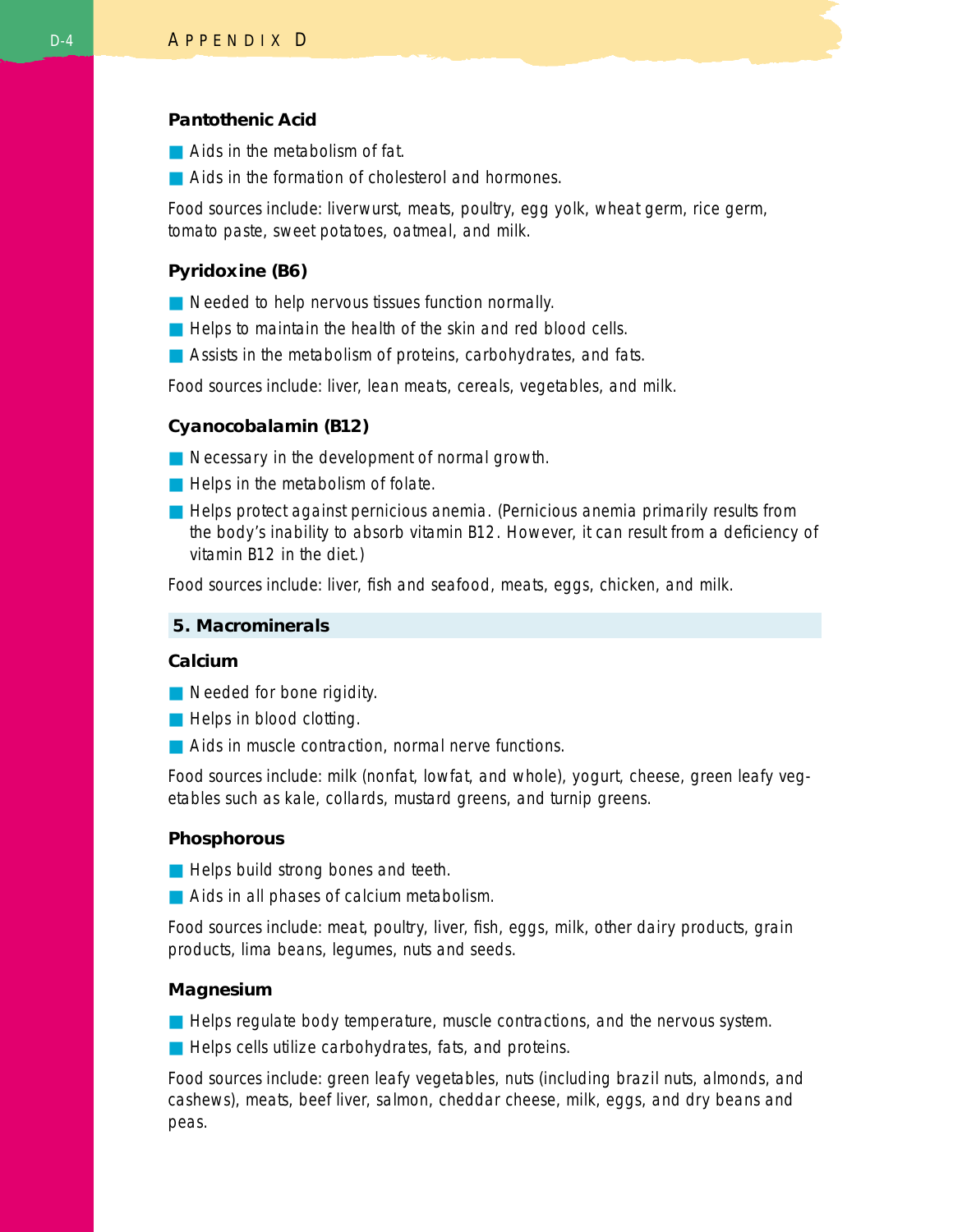#### **Sodium, Chloride, Potassium**

*These three work together to:*

- Regulate the flow of fluids in the body.
- Help regulate the nervous system.
- Help regulate the muscle functions, including heart.
- Help regulate nutrient absorption in the cells.

*Food sources include:* sodium and chloride are found in table salt. Potassium is found in meats, milk, bananas, leafy green vegetables, and citrus fruits.

## **6. Microminerals**

#### **Iron**

■ Combines with protein in the blood to form hemoglobin.

*Food sources include:* liver and other organ meats, egg yolks, dried legumes, ground beef, leafy green vegetables, shellfish, enriched breads, fortified cereals.

## **Zinc**

■ Plays an important role in the formation of protein in the body, thus assists in wound healing, blood formation, and general growth and maintenance of all tissues.

*Food sources include:* oysters, organ meats, beef, pork, chicken, turkey, wheat germ.

#### **Copper**

■ Necessary in the formation of hemoglobin.

*Food sources include:* liver, shell fish, nuts and seeds, prunes, whole-wheat grain and bran products, barley, lima beans, white and sweet potatoes, tomato juice, and turnip greens.

#### **Manganese**

■ Necessary for normal development of bones and connective tissues.

*Food sources include:* nuts, rice, whole grains, beans, and leafy green vegetables.

#### **Selenium**

■ Works in conjunction with vitamin E to protect cells from destruction.

*Food sources include:* fish, organ meats, shellfish, eggs, and grains and plants grown in selenium-rich soil.

## **Chromium**

- Maintains normal glucose uptake into cells.
- Helps insulin bind to cells.

*Food sources include:* vegetable oils, egg yolks, whole grains, and meats.